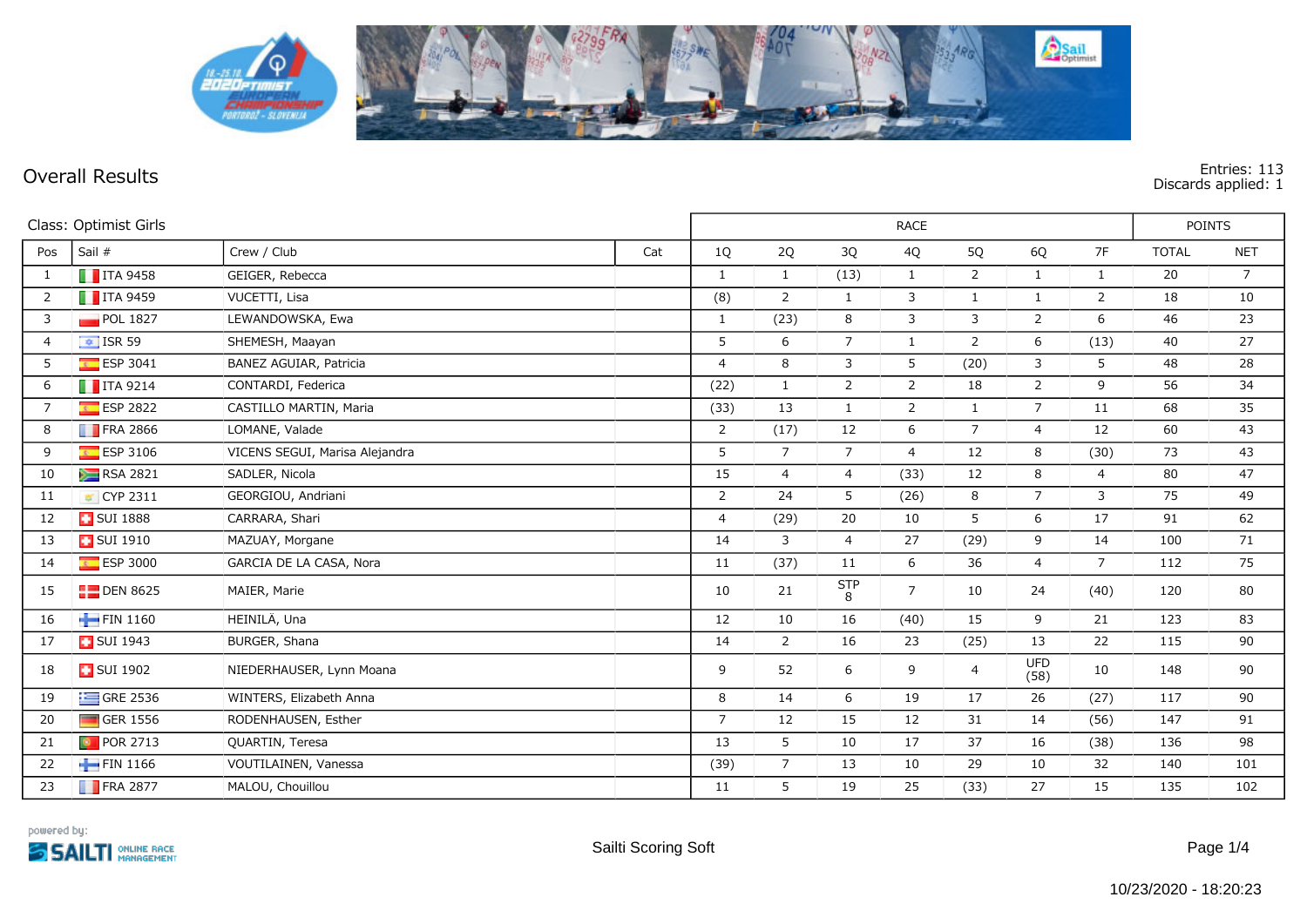| 24 | $SWE$ 4836               | LEUCKFELD, Julia        | 3              | 9                  | 5    | 21             | (52)           | 17             | 49   | 156 | 104 |
|----|--------------------------|-------------------------|----------------|--------------------|------|----------------|----------------|----------------|------|-----|-----|
| 25 | <b>D</b> POR 2741        | BANDEIRA, Matilde       | 3              | 19                 | 14   | 36             | $\overline{7}$ | (49)           | 26   | 154 | 105 |
| 26 | GER 1284                 | RIEDEL, Ines            | 15             | 11                 | 22   | 8              | 37             | 12             | (41) | 146 | 105 |
| 27 | HUN 1912                 | FEHER, Boróka Rita      | (41)           | 32                 | 12   | 11             | 15             | 12             | 24   | 147 | 106 |
| 28 | <b>D</b> POR 2651        | CARDOSO, Júlia          | 28             | <b>BFD</b><br>(58) | 9    | 13             | 8              | $5\phantom{.}$ | 45   | 166 | 108 |
| 29 | $\sim$ SLO 64            | LEVANDOVSKA, Yelyzaveta | (28)           | 26                 | 18   | 23             | 16             | 5              | 20   | 136 | 108 |
| 30 | $\blacksquare$ ITA 9263  | ADORNI, Silvia          | 13             | <b>BFD</b><br>(58) | 33   | 12             | $\overline{4}$ | 11             | 37   | 168 | 110 |
| 31 | $HUN$ 1337               | LACKÓ, Sára             | (35)           | 12                 | 23   | $\overline{7}$ | 27             | 10             | 33   | 147 | 112 |
| 32 | $LAT$ 138                | VAIVODE, Karlina        | 18             | 25                 | 18   | $\overline{4}$ | 17             | 31             | (44) | 157 | 113 |
| 33 | $\blacksquare$ FRA 2703  | FLAVIE, Foucher         | 19             | (44)               | 21   | 26             | 6              | 23             | 18   | 157 | 113 |
| 34 | $\frac{1}{2}$ CRO 1219   | MOCINIC, Mija           | 6              | <b>BFD</b><br>(58) | 29   | 20             | $\mathbf{3}$   | $\mathbf{3}$   | 53   | 172 | 114 |
| 35 | $ESP$ 2933               | MORENO PEREZ, Alba      | 17             | 10                 | 35   | 15             | 10             | 28             | (52) | 167 | 115 |
| 36 | POL 2403                 | KILAR, Natalia          | 26             | 6                  | 3    | 25             | 20             | 37             | (48) | 165 | 117 |
| 37 | HUN 701                  | JUHASZ, Emília          | 16             | 27                 | 9    | 13             | 34             | 18             | (43) | 160 | 117 |
| 38 | $\Box$ DEN 8668          | GRAMKOV, Emmeli         | 25             | 13                 | 17   | (31)           | 16             | 18             | 29   | 149 | 118 |
| 39 | CZE 819                  | DOKOUPILOVÁ, Beata      | 30             | <b>BFD</b><br>(58) | 10   | 16             | 9              | 19             | 35   | 177 | 119 |
| 40 | FIN 1191                 | VAUHKONEN, Helmi        | 20             | 8                  | 32   | 16             | (39)           | 39             | 8    | 162 | 123 |
| 41 | $\frac{1}{2}$ ISR 986    | SIDIS, Tehila           | (32)           | 18                 | 24   | 18             | 23             | 20             | 23   | 158 | 126 |
| 42 | $\equiv$ GRE 2910        | ANASTASSIOU, Kleopatra  | 24             | 16                 | 28   | 8              | 18             | 33             | (54) | 181 | 127 |
| 43 | <b>Buy</b> SLO 922       | PETRIC, Alja            | 12             | 34                 | 14   | (49)           | 14             | 16             | 39   | 178 | 129 |
| 44 | $\blacksquare$ BEL 1221  | BORGHIJS, Hannelien     | 9              | 23                 | 25   | 17             | 33             | 28             | (55) | 190 | 135 |
| 45 | <b>Extra SLO 913</b>     | PECAR, Tarin            | 16             | 31                 | 17   | 34             | (43)           | 22             | 16   | 179 | 136 |
| 46 | CZE 834                  | DOKOUPILOVÁ, Linda      | 20             | $\overline{4}$     | 20   | 22             | 41             | 30             | (57) | 194 | 137 |
| 47 | $\frac{12}{12}$ CRO 1252 | SAMARŻIJA, Mara         | 27             | 39                 | 19   | $5\phantom{.}$ | (47)           | $11\,$         | 36   | 184 | 137 |
| 48 | <b>BRA 4076</b>          | VASSEL, Gabriela        | 18             | 40                 | 23   | 11             | 24             | 25             | (51) | 192 | 141 |
| 49 | <b>D</b> POR 2743        | WANZELLER, Madalena     | 19             | <b>BFD</b><br>(58) | 41   | 30             | 13             | 21             | 19   | 201 | 143 |
| 50 | $\blacksquare$ SWE 4265  | HOLMSTRÖM, Esther       | 26             | 18                 | 34   | 24             | 26             | 15             | (50) | 193 | 143 |
| 51 | $\boxed{=}$ ISR 110      | LAHAV, Noga             | 21             | 38                 | 8    | 15             | (41)           | 39             | 25   | 187 | 146 |
| 52 | <b>UKR 8668</b>          | SHAPOVALOVA, Alina      | $\overline{7}$ | <b>BFD</b><br>(58) | 15   | 30             | 6              | 48             | 42   | 206 | 148 |
| 53 | $\Box$ RUS 314           | IVANOVA, Alisa          | 30             | 14                 | 26   | 14             | 30             | (41)           | 34   | 189 | 148 |
| 54 | FIN 1153                 | VOUTILAINEN, Amanda     | 36             | 27                 | (47) | 36             | 11             | 15             | 31   | 203 | 156 |
| 55 | $\Box$ DEN 8666          | SMITT, Laura            | 17             | 25                 | 33   | 27             | (46)           | 26             | 28   | 202 | 156 |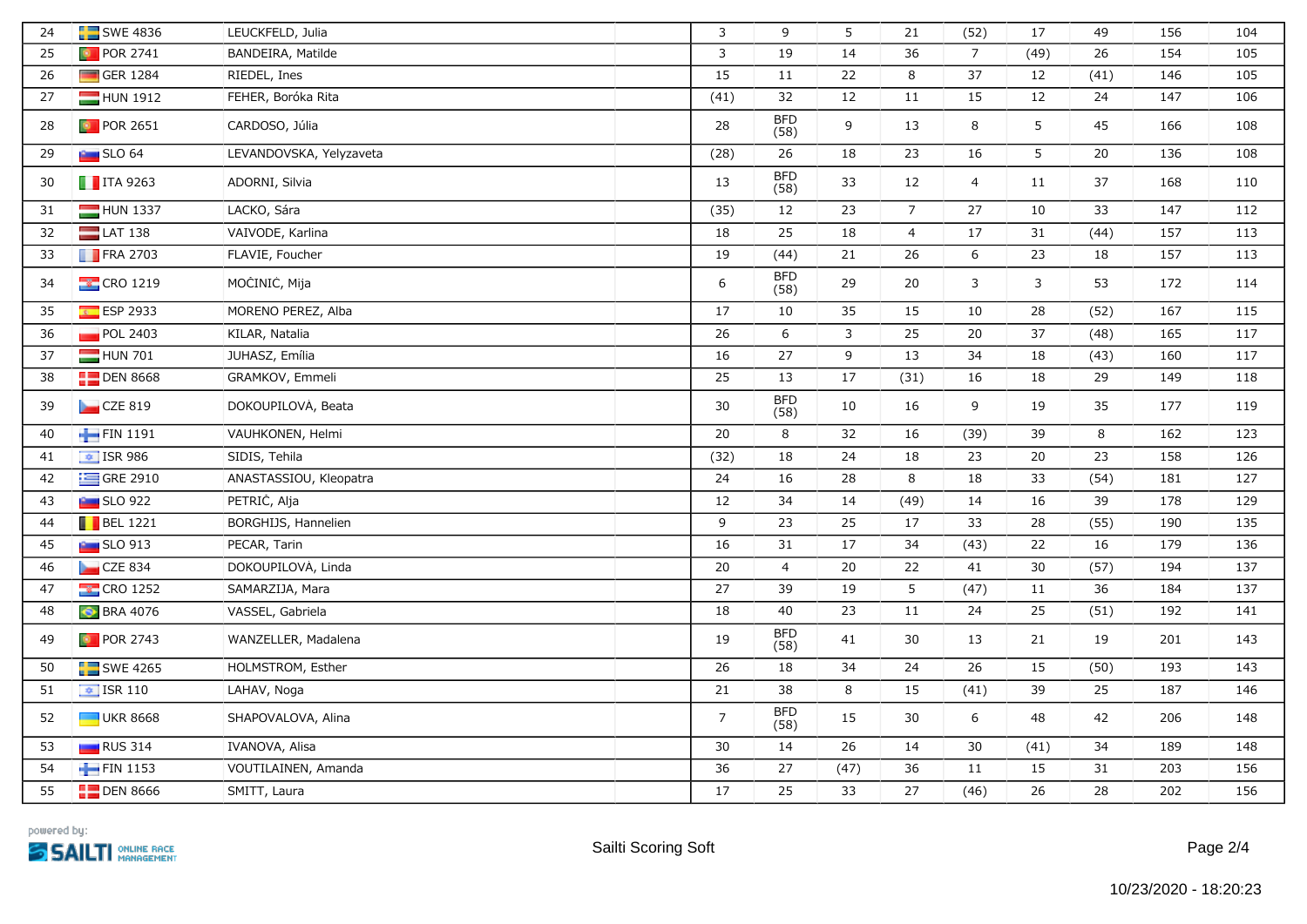| 56 | $\blacksquare$ UKR 195  | LUBIANSKA, Olha             | 6                  | 29                 | 39   | 20               | 23                 | 46                 | (46)               | 209 | 163 |
|----|-------------------------|-----------------------------|--------------------|--------------------|------|------------------|--------------------|--------------------|--------------------|-----|-----|
| 57 | $\equiv$ GRE 2811       | KARAGEORGOU, Evangelia      | <b>UFD</b><br>(58) | 16                 | 22   | 50               | 28                 | 13                 | 47                 | 234 | 176 |
| 58 | SWE 4659                | HĂRD, Selma                 | 25                 | <b>BFD</b><br>(58) | 11   | 24               | 39                 | 33                 | 7 <sup>7</sup>     | 197 | 139 |
| 59 | $SWE$ 4396              | LAGERSTRAND, Esther         | 35                 | 15                 | 29   | 37               | (45)               | 20                 | $\overline{4}$     | 185 | 140 |
| 60 | $\blacksquare$ AUT 1158 | FEICHTENSCHLAGER, Marla     | 37                 | 33                 | (43) | 32               | 19                 | 22                 | $\mathbf{1}$       | 187 | 144 |
| 61 | GER 1280                | SEGGER, Beeke               | 42                 | 20                 | (51) | 9                | 28                 | 41                 | 9                  | 200 | 149 |
| 62 | $\Box$ RUS 780          | BABANOVA, Anastasiia        | (37)               | 33                 | 30   | <b>STP</b><br>27 | 31                 | 19                 | 11                 | 188 | 151 |
| 63 | $\Box$ DEN 8526         | NISSEN, Frederikke          | 21                 | 30                 | (38) | 29               | 24                 | 31                 | $20\,$             | 193 | 155 |
| 64 | $\frac{1}{2}$ ISR 987   | DAMTI, Hagar                | <b>UFD</b><br>(58) | 20                 | 27   | 38               | 32                 | 36                 | 6                  | 217 | 159 |
| 65 | $\sim$ SLO 313          | DOMENIK, Sara               | 38                 | (40)               | 21   | 32               | 19                 | 25                 | 26                 | 201 | 161 |
| 66 | <b>BRA 4119</b>         | WITSIERS, Carolina          | 10                 | <b>DNE</b><br>58   | 25   | 42               | (49)               | 17                 | 12                 | 213 | 164 |
| 67 | $\blacksquare$ BEL 1193 | VAN DEN BERGH, Antonia      | 54                 | 19                 | 50   | 14               | UFD<br>(58)        | 24                 | 5                  | 224 | 166 |
| 68 | $\blacksquare$ AUT 1332 | RUDISCH, Marlene            | 34                 | 35                 | 28   | 19               | 13                 | 40                 | <b>BFD</b><br>(58) | 227 | 169 |
| 69 | $\sim$ SLO 750          | SABADIN, Roža               | 31                 | 38                 | 40   | 35               | (45)               | 23                 | 3                  | 215 | 170 |
| 70 | $\blacksquare$ MON 1404 | VAN DER LINDEN, Namu        | (52)               | 22                 | 47   | 35               | 22                 | 42                 | 10                 | 230 | 178 |
| 71 | $\frac{1}{2}$ CRO 1277  | RABAK, Katja                | 32                 | 34                 | 24   | 33               | (50)               | 48                 | 13                 | 234 | 184 |
| 72 | <b>C</b> BRA 3895       | CARREIRÃO, Julia            | 24                 | 22                 | 26   | 41               | <b>UFD</b><br>(58) | 34                 | 37                 | 242 | 184 |
| 73 | $\sim$ SLO 255          | PLANINSIC, Ana              | 34                 | 41                 | 37   | (46)             | $30\,$             | 29                 | 14                 | 231 | 185 |
| 74 | $\Box$ RUS 21           | BASALKINA, Veronika         | 38                 | 17                 | 30   | 38               | 44                 | <b>RET</b><br>(58) | 18                 | 243 | 185 |
| 75 | $\Box$ LTU 750          | MAŻUNAVICIUTE, Rūta         | (51)               | 36                 | 44   | 37               | 5                  | 43                 | $21\,$             | 237 | 186 |
| 76 | HUN 924                 | FEHER, Szonja               | 40                 | 32                 | (56) | 43               | 38                 | 32                 | $2^{\circ}$        | 243 | 187 |
| 77 | $\blacksquare$ AUT 1004 | KROPFITSCH, Katharina Maria | 44                 | <b>BFD</b><br>(58) | 27   | 46               | 21                 | $21\,$             | 29                 | 246 | 188 |
| 78 | <b>P</b> SVK 905        | KOCANOVA, Valeria           | (52)               | 3                  | 39   | 34               | 36                 | 27                 | 50                 | 241 | 189 |
| 79 | $\equiv$ EST 185        | LIPSMÄE, Mia Maria          | 41                 | 39                 | 40   | (53)             | 11                 | 53                 | 16                 | 253 | 200 |
| 80 | $BUL$ 377               | GOCHEVA, Daniela            | 47                 | 41                 | 42   | (54)             | 9                  | 40                 | 24                 | 257 | 203 |
| 81 | $BUL$ 74                | KIRCHEVA, Tsveta            | 43                 | 11                 | 43   | 40               | 21                 | 47                 | (48)               | 253 | 205 |
| 82 | $LAT$ 121               | SIMANE, Kristiana Paula     | 40                 | 9                  | 48   | 44               | 46                 | (55)               | 19                 | 261 | 206 |
| 83 | $\frac{1}{26}$ GBR 6541 | CREIGHTON, Ellie            | 42                 | 31                 | (45) | 39               | 42                 | 29                 | 23                 | 251 | 206 |
| 84 | $\Box$ DEN 8631         | FREDERIKSEN, Maja Gam       | 27                 | 30                 | 34   | (56)             | 51                 | 35                 | 32                 | 265 | 209 |
| 85 | <b>RUS</b> 1817         | IUREVA, Varvara             | 22                 | 24                 | (49) | 39               | 48                 | 37                 | 41                 | 260 | 211 |